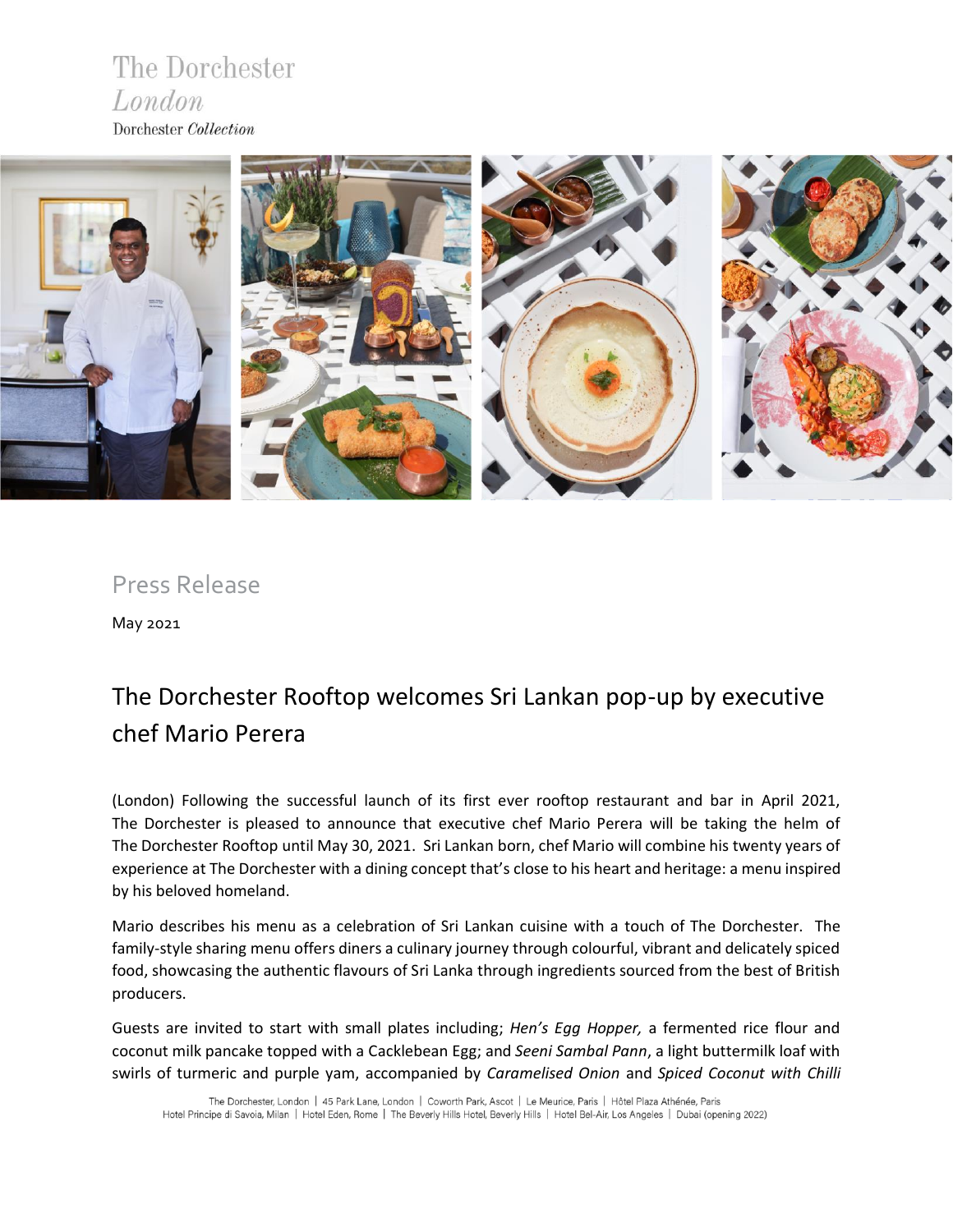# The Dorchester London

Dorchester Collection

butters. Large plates include Mario's mother's recipe *Ammi's Ceylon Chicken Curry,* whilst *Blue Lobster Kottu* presents half a blue lobster on a kottu, a traditional stir-fry made of ribbons of roti with vegetables, subtly infused with a lobster bisque. Vegan offerings include *Banana Blossom Croquette* and *Kaju Maluwa*, a delicate plant-based curry with cashew, coconut and a heady mix of Sri Lankan spices. To conclude the family-style feast, desserts such as *Watalappan Brûlée and Cashew Nuts,* a subtly spiced custard pudding made with coconut and sweetened with traditional jaggery (a type of cane sugar), are available. An eleven-dish tasting menu (£80pp, minimum two people) is also available for those looking to sample a selection of Mario's favourite dishes. A vegetarian option is priced at £70.

To complement the new menu, Lucia Montanelli, head bartender at The Bar at The Dorchester, has created an exciting new list of signature cocktails. Developed to enhance the bold flavours that Sri Lankan cuisine is famous for, the cocktails showcase tropical fruits, local Ceylon tea, Arrak (a local coconut liquor), Colombo Gin and, of course, ginger and coconut. Menu highlights include; *Kopi Kade,* made with Belvedere, cold brew Arabica, coconut and coffee liqueur; and *Thathi* which is an ode to Mario's father using Ceylon Arrack, orange Curaçao, pineapple juice, orgeat syrup and lime, combining together to transport diners to the sun-soaked shores of Moratuwa, Mario's hometown.

The Dorchester Rooftop will be open throughout summer to make the most of the longer days and sunsets across Hyde Park. The restaurant and bar will be open daily for lunch and dinner, with a lounge area to relax with a cocktail or glass of Veuve Cliqout Champagne whilst listening to a live band or DJ in partnership with Molto Music. Tables will be available for up to six guests and in anticipation for the unpredictable British weather, terrace umbrellas, heaters and blankets will be available.

The next in The Dorchester Rooftop's guest chef series will be Francesco Mazzei, Chef Patron of Sartoria, Fiume and Radici, who will be popping up from May 31 to June 12, 2021. Francesco will be offering a menu inspired by the flavours of Sicily and the Amalfi Coast. From June 14, The Dorchester Rooftop will welcome Mexican-born chef Adriana Cavita who will introduce a menu showcasing the very best of authentic Mexican cuisine, along with little know dishes from her home town. Further pop-ups will be announced later in the year. The Dorchester Rooftop is open daily from 12pm to 11pm Monday to Saturday, and 12pm to 10:30pm on Sunday. Reservations only and with a minimum spend of £50 per person.

> Bookings can be made via The Dorchester's restaurant reservations team at [restaurants.TDL@dorchestercollection.com](mailto:restaurants.TDL@dorchestercollection.com) or on 020 7629 8888.

For more details visit: [https://www.dorchestercollection.com/en/london/the-dorchester/restaurants](https://www.dorchestercollection.com/en/london/the-dorchester/restaurants-bars/outdoor-dining/)[bars/outdoor-dining/](https://www.dorchestercollection.com/en/london/the-dorchester/restaurants-bars/outdoor-dining/)

###

For additional information, please contact:

Calum Donoghue

The Dorchester, London | 45 Park Lane, London | Coworth Park, Ascot | Le Meurice, Paris | Hôtel Plaza Athénée, Paris Hotel Principe di Savoia, Milan | Hotel Eden, Rome | The Beverly Hills Hotel, Beverly Hills | Hotel Bel-Air, Los Angeles | Dubai (opening 2022)